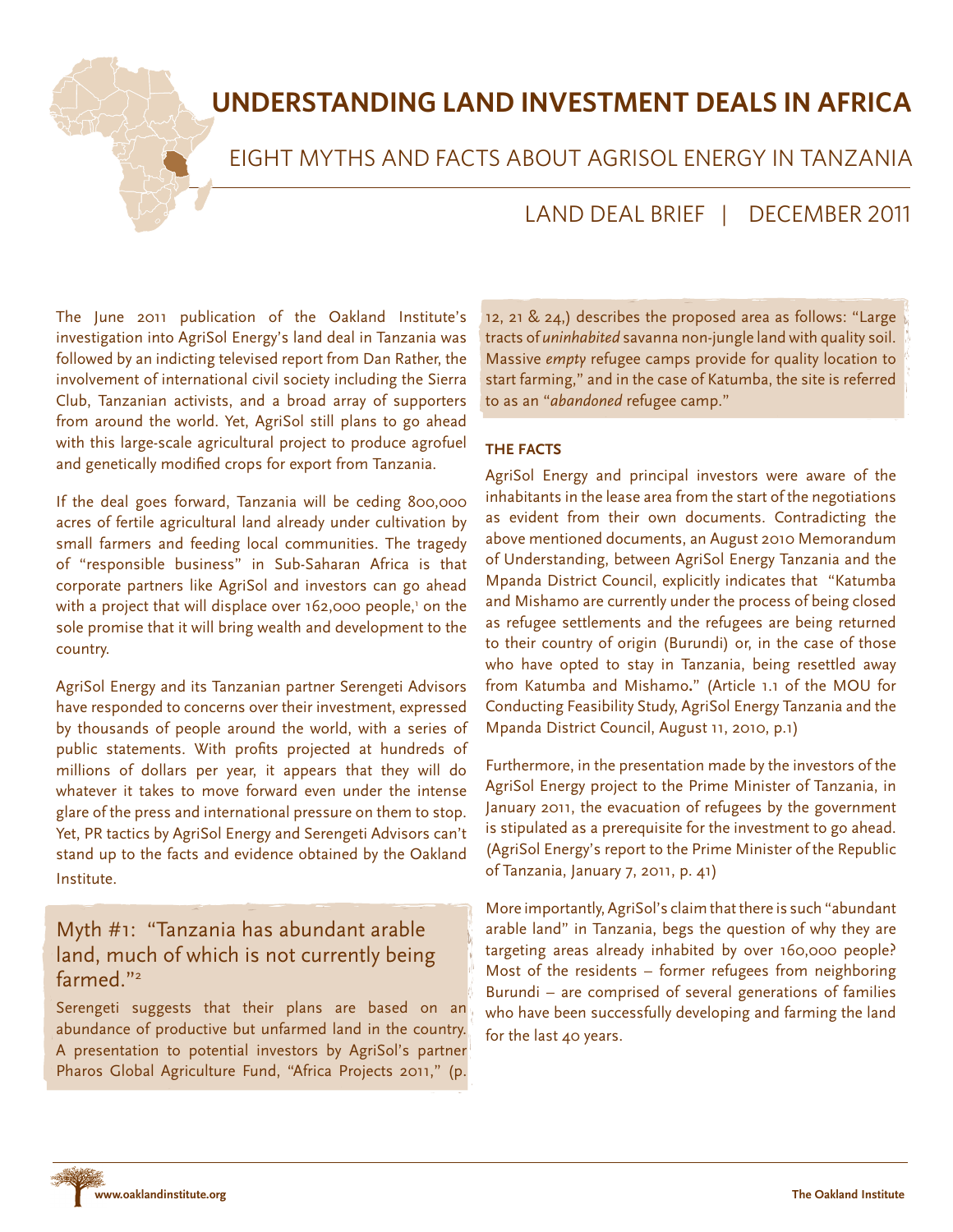### Myth #2: AgriSol Is not Involved in the Displacement of Burundi Refugees

 *"… the decision to repatriate those who wanted to return to Burundi and naturalise those who wanted to become citizens of Tanzania was made before AgriSol ever became involved, and we were not involved in the decisions or subsequent activities."*<sup>3</sup>

#### **THE FACTS**

The Tanzanian government began a naturalization process in 2008 with a plan to grant citizenship to 162,000 refugees in April 2010. Yet, while the Tanzanian government has been celebrated internationally for this generosity, the refugees' citizenship is contingent upon a coerced move from the places they have called home for the past 40 years.4

A feasibility study for the investment in Katumba and Mishamo refugee settlements was commissioned and conducted on behalf of AgriSol USA as early as July 2008. This discrete study was done almost simultaneously with the announcement of the government's plans to close down the camps. AgriSol through its MOU and other demands has played a key role in determining the future of the current refugee inhabitants.

The former Minister of Home Affairs, Lawrence Masha, who was in charge of the refugee camps when the relocation plan was decided, has since been hired as a "legal advisor" to AgriSol.

### Myth #3: Transparency and Cooperation with Tanzanians

*"We have worked closely with our government in developing this project, engaging in transparent consultation at every stage of the process, to ensure that the local and national interests of our fellow Tanzanians are fully taken into account."*<sup>5</sup>

#### **THE FACTS**

Despite the rhetoric of transparency, very few people in the country were aware about the AgriSol Energy project until June 2011, when the Oakland Institute released its report, *AgriSol Energy and Pharos Global Agriculture Fund's Land Deal*  in Tanzania, along with several company documents.<sup>6</sup>

The September 27, 2011 *Dan Rather Reports*, "Trouble on the Land," confirmed this secrecy: "The Tanzanian villagers living nearby didn't seem to know much about the pending deal that will supposedly benefit them. We visited one of the villages closest to the land that's been earmarked for AgriSol. The top elected official there told us no one from the company or the government had ever come to talk to him about the project."7 Interviewed in August 2011, Village Chairman of Isanjandugu said, "I am not sure because we haven't been involved. And no one told us what's coming. …Why wouldn't you consult with us? You have to involve us because we are your neighbors."8

Asked in August 2011 when would be the right time to involve locals in the process, Iddi Simba, Director of Serengeti Advisors, AgriSol's business partner with a 25 percent stake in the deal, responded candidly "It will be at the time when we already have the deal."9

Not all Tanzanian officials are buying into the investors' rhetoric. Speaking in the Parliament, the Shadow Minister for Agriculture, Food Security, and Cooperatives, Meshack Opulukwa said on October 24, 2011, "The opposition's position that the investor is an important element in food production or that he will create employment…This is no justification in taking away land from villagers."

### Myth #4: Project Benefits Tanzanians

 *"This project is designed with the explicit goal of benefiting Tanzanians by encouraging the development of a modern agricultural sector."*<sup>10</sup>

*"Serengeti Advisers and AgriSol Energy are partnering to contribute to Tanzania's long-term food security."*<sup>11</sup>

### **THE FACTS**

While claiming to benefit Tanzanians and contributing to the country's food needs, AgriSol's internal documents reveal its intent, which includes agrofuel production and export markets.

• "… country still control(s) the market of cereals by introducing export ban as a means to ensure food security. Government will allow food exportation only when all regions in the country have been declared food secured. … There is need for AgriSol as an investor in food crop production to discuss with government so that the government commits itself to irrevocable guarantee to AgriSol for an export license for Maize."

– Diligent Consulting Ltd., "Policy and Regulatory Environment to Support AgriSol Project, Commercial Production of Maize and Soya Bean," *Technical and Business Analysis for Agri-Sol*, Tanzania, 2011, p. 63.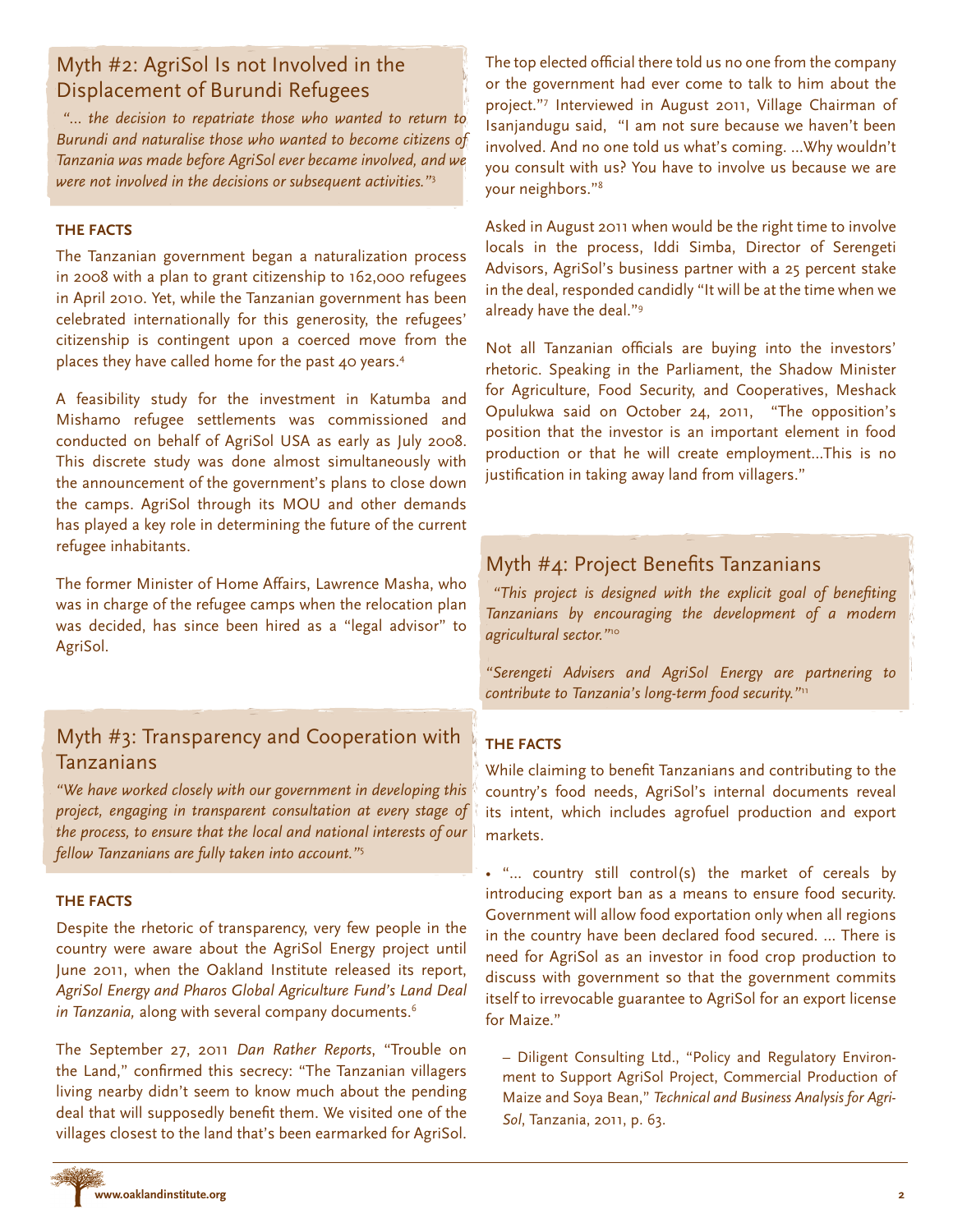• While pitching the project as in the best national interest of Tanzania, AgriSol's Tanzanian cohorts fail to mention AgriSol's demand for "Strategic Investor Status" to receive incentives including a waiver of duties on diesel, agricultural and industrial equipment and supplies; production of agrofuels, and request of the government to commit and provide a timetable for the construction of a rail link for Mishamo.

– "Critical Government Assistance," AgriSol Energy's report to the Prime Minister of the Republic of Tanzania, January 7, 2011, p. 41.

AgriSol will generate significant profits through the project. While it intends to invest \$100 million over a 10 year period, if corn is cultivated on only 200,000 of the 325,000 hectares, net profits for the company could be \$272 million a year, an amount which nearly equals the total budget of Tanzania's Ministry of Agriculture.<sup>12</sup> If they receive Strategic Investor Status it would include an exemption from corporate tax, currently 30 percent of this amount.<sup>13</sup>

• AgriSol's feasibility studies call for it to negotiate with the government for input subsidies, which for now are targeted for the smallholder Tanzanian farmers. If accepted by the government, such a demand will divert scarce public resources from smallholders to agribusiness.

– Diligent Consulting Ltd., "Policy and Regulatory Environment to Support Agrisol Project," *Technical and Business Analysis for AgriSol*, Tanzania, 2011, p. 64.

### Myth #5: Environmentally Responsible

 *"The project will use world-class, sustainable and environmentally responsible farming methods. Such farming methods will dramatically improve yields of maize and other food crops…"*<sup>14</sup>

#### **THE FACTS**

• AgriSol Energy is demanding that the Tanzanian government approve and provide a "roadmap for legal certainty for use of GMO and biotech."

– "Update on MOU Feasibility Study," AgriSol Energy's Report to the Prime Minister of the Republic of Tanzania, January 7, 2011, p. 40.

• AgriSol extols the use of biotech and Round-up to kill weeds as being less labor intensive and without having side effects.

– "Unlocking Potential - GMO and Biotech," AgriSol Energy's Report to the Prime Minister of the Republic of Tanzania, January 7, 2011, p. 8.

AgriSol's claims cannot divert attention from serious concerns over Monsanto's Roundup herbicide which include: reductions in yields; rapidly spreading weed resistance; a rise in fungal root disease; a rise in sudden death syndrome in soy beans; a rise of wilt in corn; proliferation of a damaging microscopic organism; higher incidence of infertility and/ or early-term abortion in cattle, hogs and poultry fed on Roundup Ready crops.15

In contrast, academics as well as UN agencies uphold that organic agriculture can increase agricultural productivity and can raise incomes with low-cost, locally available, and appropriate technologies, without causing environmental damage.

## Myth #6: Introduction of Modern Technology to Small Farmers

*"For the extension and community development aspects of our projects, we are working with leading agricultural universities in Tanzania, the U.S. and globally to advise us on the small farmer and outgrower elements of the project. We will also consult with them regarding environmental sustainability issues to ensure that we are farming in an environmentally and socially responsible manner at all times.*

*As we further develop the project, we will continue to bring worldclass partners and their expertise to Tanzania, as well as work with established organizations within the country."***<sup>16</sup>**

#### **THE FACTS**

The model of "modern agriculture" envisioned by Serengeti and AgriSol links crop production, livestock production, and agrofuel production through partnerships among various agribusiness conglomerates in the value chain. Its partners include Monsanto, Stine, and John Deere, among many others (as evident from the slide presentation to its investors) and the application of this model in Tanzania will basically open the country to a massive influx of the world's largest agribusiness companies.

For its much hailed outgrower scheme, AgriSol boasts of its partnership with the Iowa State University. Kevin Kimle, Chair of Agricultural Entrepreneurship at Iowa State, had this to say about the proposed smallholder outreach program:

 "I am not sure who we will do outreach to given the people are being moved out," Kimle said in response to questions from the Oakland Institute about the outgrower scheme on June 4, 2011.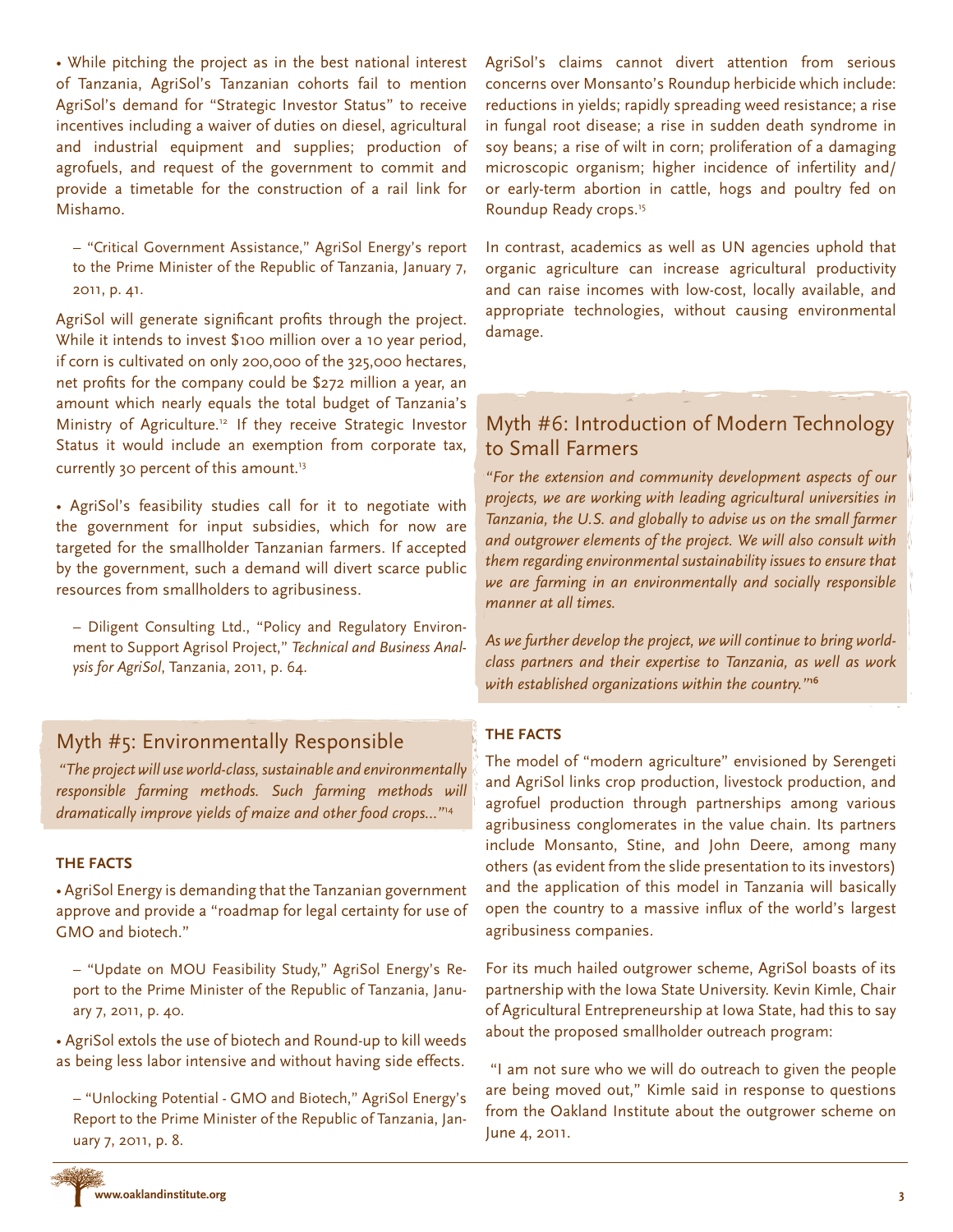

# Tanzania Vision - Business Partners

Pharos Ag, together with the Agrisol team and Summit, will call on their global network of agriculture and agribusiness partners to ensure the effective development of this project using best in class and the most cost-effective technology.



# Myth #7: A Fair Deal for Tanzania

"… we will be leasing the land from our government. While a final price has not yet been agreed to, we believe the terms and conditions will be fair and competitive, and will result in major, long-term benefits to the people of Kigoma first of all, and to other Tanzanians as well.

We are negotiating directly with our government in an open and transparent manner. AgriSol's cost for leasing the land from our government involves several components:

- *1. Actual rent for the land;*
- *2. A major investment in land improvements, farming and processing equipment and infrastructure necessary for the project;*
- *3. A major investment in small farmer, outgrower and community development programs; and*
- *4. Taxes that we will pay to our local and national governments each year."* <sup>17</sup>

#### **THE FACTS**

In sum, AgriSol Energy will be paying Tanzania .55 cents a hectare in fees and rent. The Memorandum of Understanding for Conducting Feasibility Study, August 11, 2010 provides the following details on the agreement:

• Page 3: "…the Council shall assist AgriSol in obtaining access to public lands and Village lands adjacent to near Katumba and Mishamo that may provide possible irrigation conduits to Katumba and Mishamo.

• Page 6: "The initial term of the Certificate of Occupancy shall be 99 (ninety –nine) years…"

• Page 6: That AgriSol shall as condition on Right of Occupancy:

1. comply with the conditions as stipulated in the Certificate of Right of Occupancy, including payment of land rent which at the time of this MOU stands at Tanzania Shillings two Hundred (Tshs. 200/=) **(USD 0.11)** per acre;

2. pay to the Council a fee, initially not to exceed Tanzanian Shillings Five Hundred (Tshs.500/=) (**USD 0.28)** per hectare per year for the land under cultivation to be reviewed and adjusted every three years from the anniversary of the date of the issuance of the Certificate(s) of Occupancy by a percentage amount equal to the percentage increase or decrease over the last three years in the World Consumer Index as published by the International Monetary Fund.

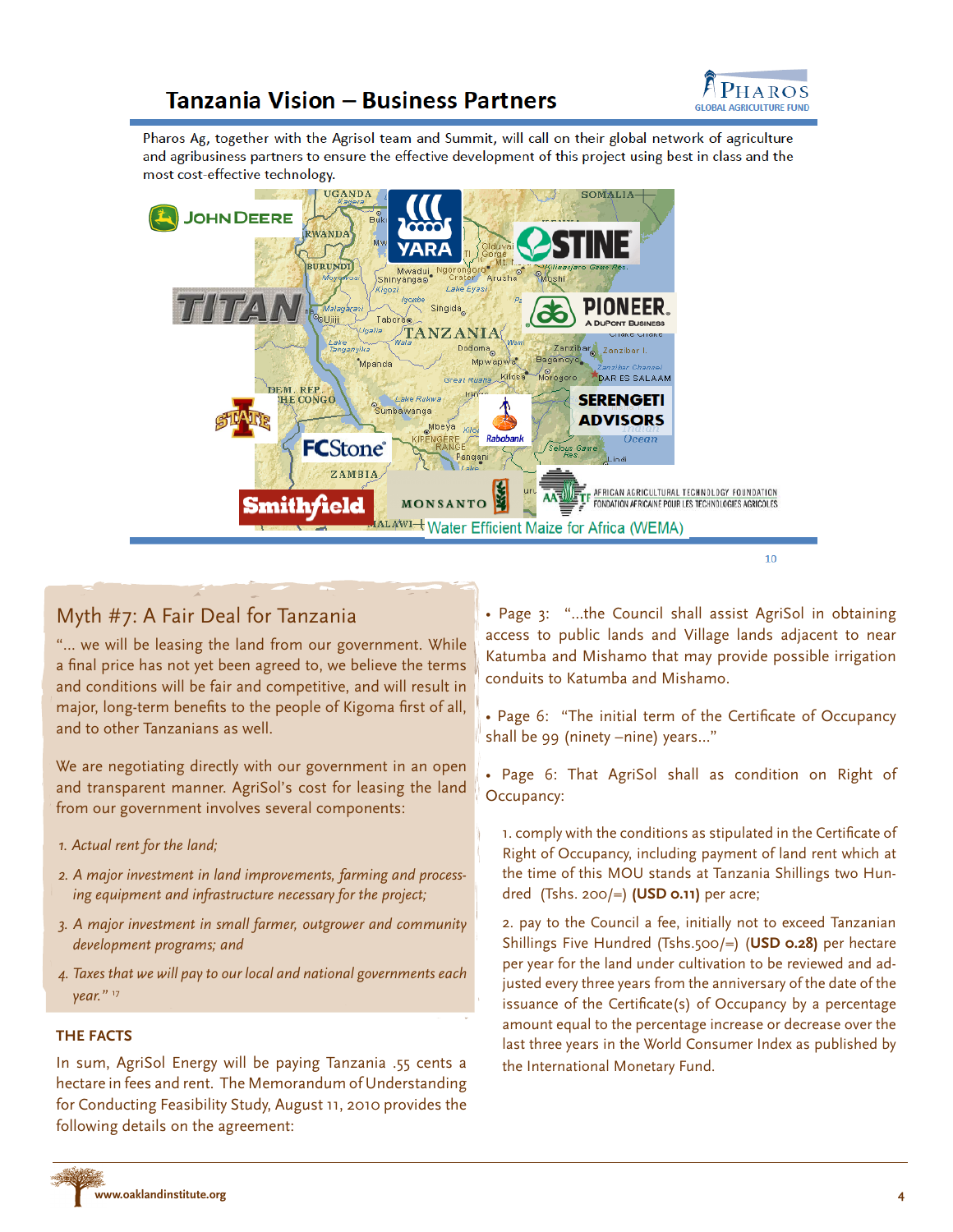# Myth #8: Responsible People Involved

While Agrisol Energy and Serengeti refer to their university credentials and government ties, they fail to mention in their PR materials the shady records of several principals involved.

The AgriSol deal brings together powerful, connected, and wealthy individuals from the U.S. and Tanzania into one very profitable enterprise.

As mentioned earlier, Lawrence Masha, former Minister of Home Affairs, was in charge of the refugee camps when the relocation plan was decided. He has since been hired as a "legal advisor" to AgriSol. In recent years, Mr. Masha has been accused on several occasions of conflicts of interest, including in the multi-million dollar national identity cards (IDs) project, which his ministry oversaw. His law firm, IMMA Advocates, has been linked to a controversial goldrelated project, Deep Green Finance, which is alleged to have siphoned \$122 million from the Bank of Tanzania.<sup>18</sup>

Serengeti is headed by elite Tanzanians including Iddi Simba, former Director-General of the East African Development Bank and former Tanzanian Minister for Industry and Commerce, a position he had to resign from in 2001. He came under fire as reports surfaced about him having issued sugar import licenses to 44 companies instead of only 10, in an environment surrounded with circumstantial evidence of graft.<sup>19</sup> A more recent scandal, which has tainted the entire government, involves the sale of the city transport firm Usafiri Dar es Salaam (UDA) to a local company Simon Group

Ltd for \$1 million. Simba is being investigated since the first installment of \$200,000 was credited to his own bank account.<sup>20</sup>

A common link among various U.S. parties involved is the Republican party stalwart, Bruce Rastetter, who concurrently serves as CEO of Pharos Ag., co-founder and managing director of AgriSol Energy, and CEO of Summit Farms. Rastetter is an important donor to the Iowa State University, he was appointed to the Iowa Board of Regents (which governs Iowa's public universities) by Iowa's governor, Terry Branstad, a recipient of more than \$160,000 from Rastetter in his 2010 election campaign. Iowa State University, one of the most respected land-grant U.S. universities, has provided key support to the project by conducting feasibility studies including soil sampling and climate, rainfall and landscape analysis.<sup>21</sup>

In addition, Rasttetter provided the seed money to start the America Future Fund, a Des Moines-based group that spent millions targeting Democrats and supporting Republicans in congressional races during the 2010 election cycle. Rastetter was also the CEO of Hawkeye Holdings, one of the largest ethanol producers in the U.S.

Melanie Sloan, executive director of a watchdog group called Citizens for Responsibility and Ethics in Washington, described Rastetter as "a new breed of ultra-rich individuals who can secretly exert influence by pouring unlimited amounts of money into campaigns."<sup>22</sup>